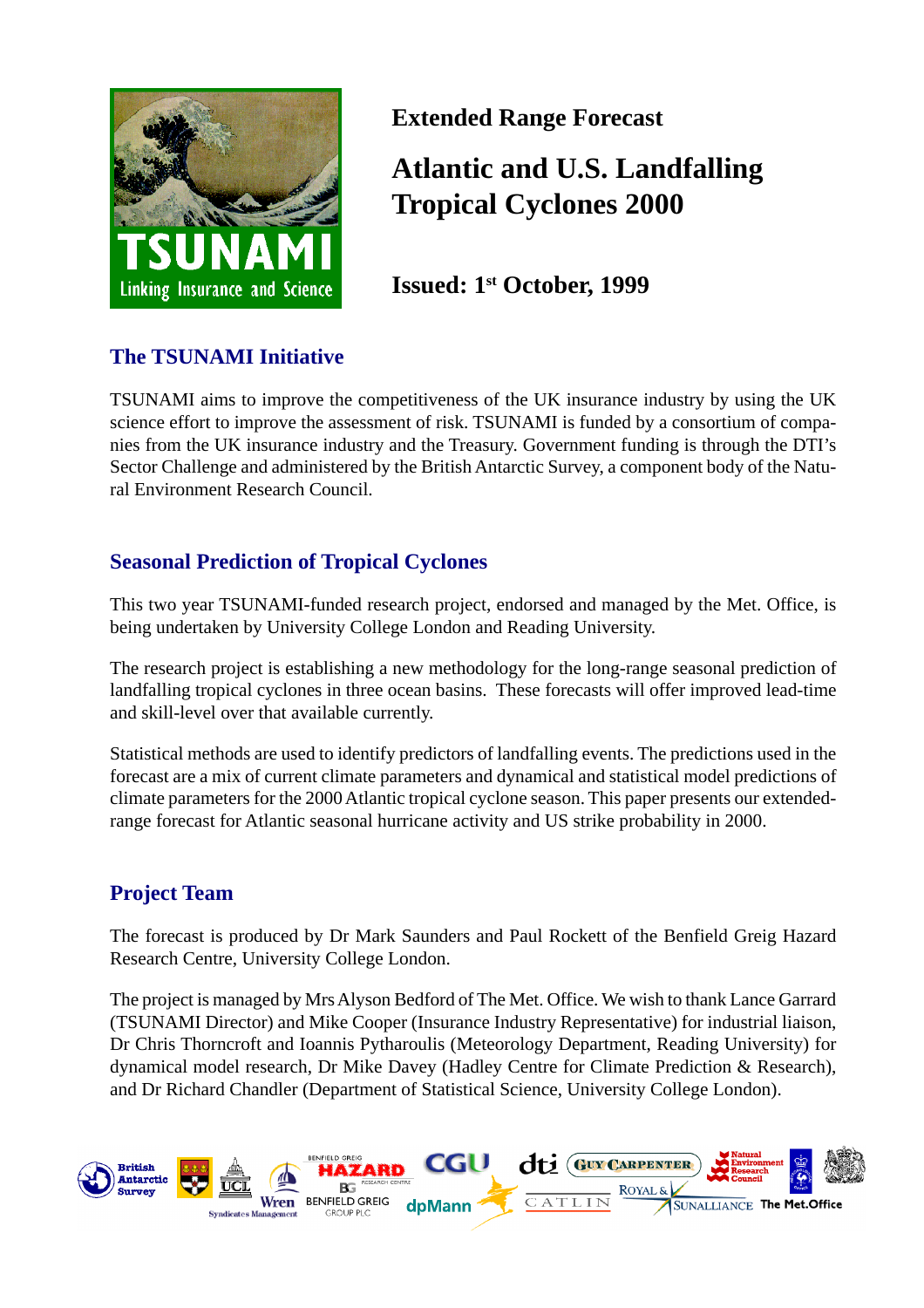

#### **Key for tables and graphs: Sustained Wind**

| <b>TS</b> | <b>Tropical Storms</b>                 | 34-63 Kts |
|-----------|----------------------------------------|-----------|
| 1&2       | Hurricanes, Category $1 \& 2$ only     | 64-95 Kts |
| н         | <b>All Hurricanes</b>                  | $>63$ Kts |
| ſН        | All Intense Hurricanes, Category 3-5   | $>95$ Kts |
| <b>TC</b> | Tropical Cyclones $(TS + H)$           |           |
|           | Average Refers to the 1951-1998 period |           |

### **Summary**

The following forecasts are based on information available through September 1999:

### **1. Atlantic Total Numbers in 2000**

- Tropical storm, hurricane and intense hurricane numbers to be 70-80% of average. The differences from 'normal' are not significant to within the model error.
- Numbers of events originating between the west coast of Africa and the Caribbean will be below average. Numbers forming in the Caribbean, Gulf of Mexico, and extra-tropical North Atlantic will be slightly below average.
- Chance of at least 1 intense hurricane is 81±19%. (Average chance is 91%).

| <b>Comparison:</b> |
|--------------------|

|                         |             |                                               | <b>IH</b> | н   | TC  |
|-------------------------|-------------|-----------------------------------------------|-----------|-----|-----|
| Average                 | 1951-1998   | Total $10: 2.4$                               |           | 5.8 | 9.8 |
| Actual                  | 1998        | Total $14:3$                                  |           | 10  | -14 |
| <b>TSUNAMI</b> Forecast | <b>2000</b> | Total 8: $2(\pm 1)$ 5( $\pm 2$ ) 8( $\pm 3$ ) |           |     |     |

The main factors behind our forecast are the summer 2000 predictions for slightly cooler than average (-0.1°C) sea surface temperatures in the tropical north Atlantic, and a weak positive ENSO phase (Nino 3.4 anomaly  $\sim 0.25^{\circ}$ C). Both these factors are associated with decreased Atlantic hurricane activity.

### **2. US Landfalling Activity in 2000**

- Landfalling tropical storm, hurricane and intense hurricane numbers to be 80-85% of average for the US as a whole. The differences from 'normal' are not significant to within the model error.
- Activity on the U.S. Gulf Coast to be 85-90% of average.
- Activity on the U.S. East Coast to be 70-80% of average.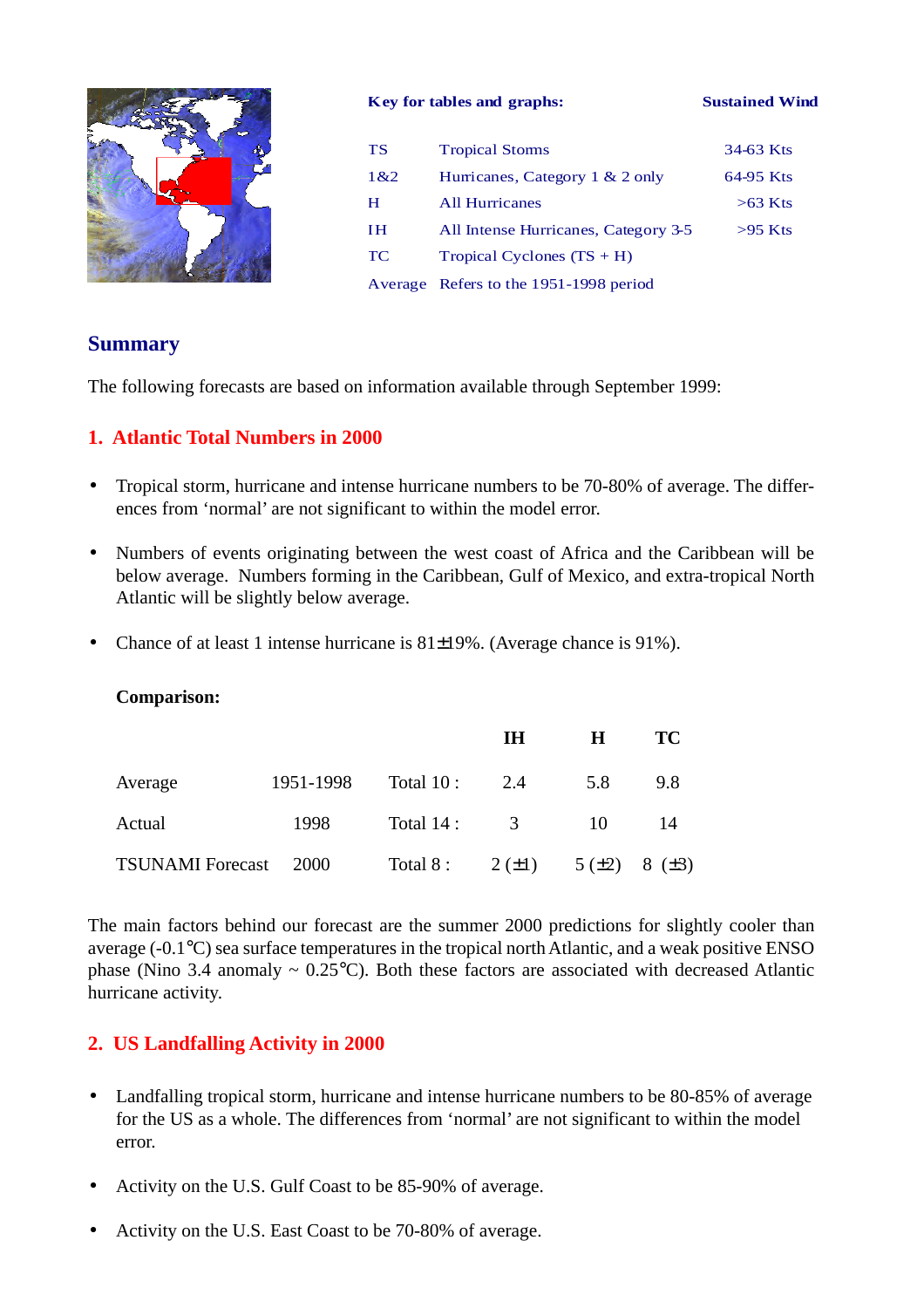

#### **Chance of at least one intense hurricane strike:**

- $36\pm10\%$  overall (average is 44%).
- 15±9% for the U.S. East Coast (average is 22%).
- 28±5% for the Gulf Coast (average is 33%).

#### **Comparison:**

|                         |             |          | IН       | Н             | TС    |
|-------------------------|-------------|----------|----------|---------------|-------|
| Average                 | 1951-1998   | Total 3: | 0.6      | 1.5           | 3.1   |
| Actual                  | 1998        | Total 7: | $\theta$ | $\mathcal{R}$ |       |
| <b>TSUNAMI</b> Forecast | <b>2000</b> | Total 3: | $0 (+1)$ | $1(\pm 1)$    | 3(±2) |

The main environmental factors influencing landfalling activity in 2000 are similar to those affecting total numbers; namely weak El Nino conditions (depressing factor for Gulf and Caribbean landfalls) and cooler than normal sea surface temperatures in the tropical and extra-tropical north Atlantic (depressing factor for U.S. East Coast landfalls).

#### *A post season assessment on the 1999 Atlantic hurricane season will be issued in December 1999.*

*An extended-range forecast for the NW Pacific seasonal typhoon activity and Asian strike probability in 2000 will be issued in January 2000.*

*A detailed report on the Atlantic extended-range research methodology, together with a forecast skill comparison against Gray and co-workers, will be available soon from the TSUNAMI website: http:// www.nerc-bas.ac.uk/public/tsunami/*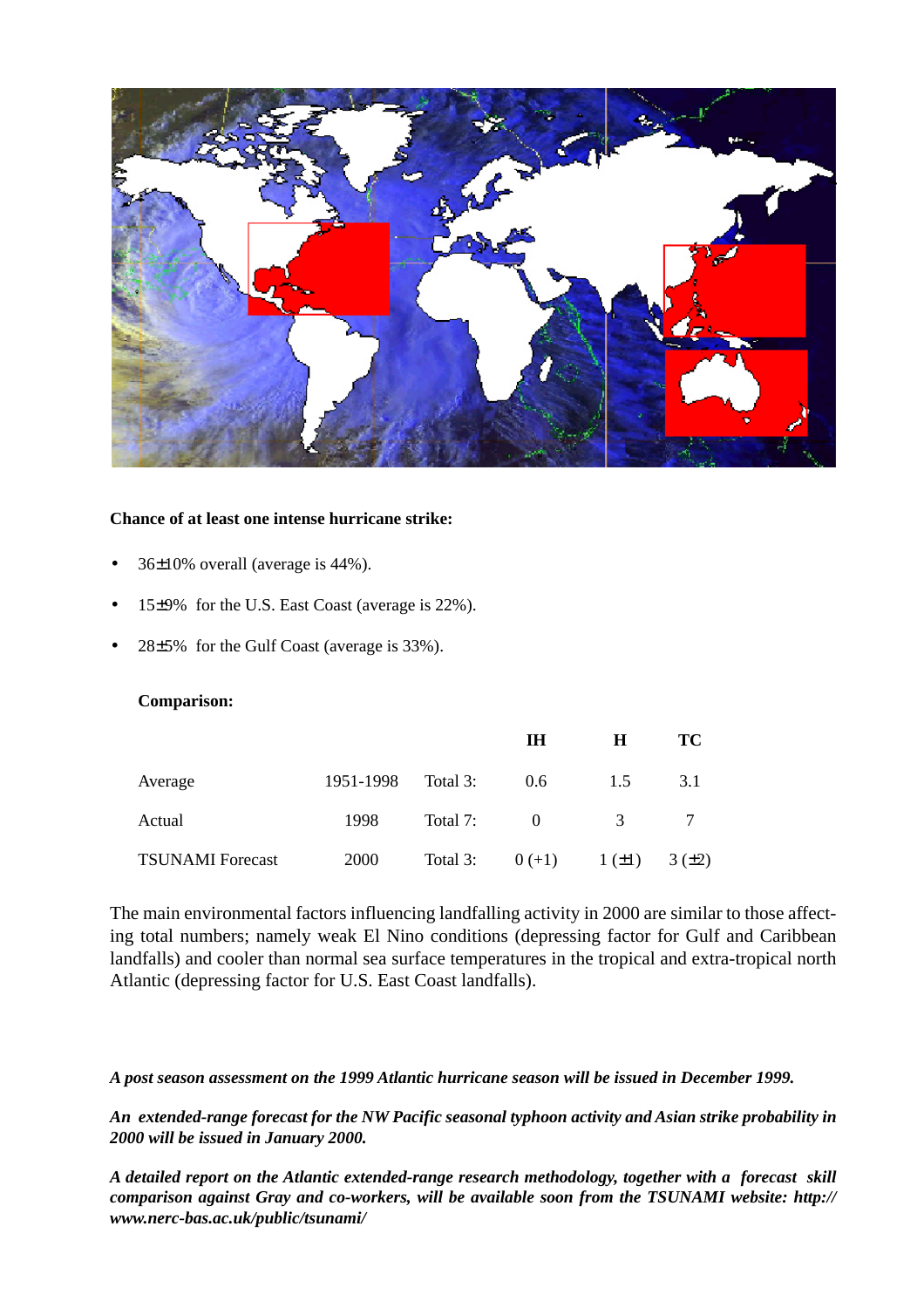# **Total Number of Atlantic Tropical Cyclones**



|                  | Probability of N events (mutually exclusive) |     |          |           |               |     |     |     |  |  |
|------------------|----------------------------------------------|-----|----------|-----------|---------------|-----|-----|-----|--|--|
| No. of<br>events |                                              |     | Forecast |           | <b>Normal</b> |     |     |     |  |  |
|                  | тс                                           | TS  | 182      | Н         | TC            | 75  | 182 | ΙH  |  |  |
| 0                | 0%                                           | 2%  | 6%       | 19%       | 0%            | 2%  | 3%  | 9%  |  |  |
| 1                | 0%                                           | 9%  | 16%      | 32%       | 0%            | 8%  | 11% | 22% |  |  |
| 2                | 1%                                           | 16% | 23%      | 26%       | 0%            | 15% | 19% | 26% |  |  |
| 3                | 2%                                           | 20% | 22%      | 14%       | 1%            | 20% | 22% | 21% |  |  |
| 4                | 5%                                           | 19% | 16%      | 6%        | 2%            | 20% | 19% | 12% |  |  |
| 5                | 8%                                           | 15% | 9%       | 2%        | 4%            | 15% | 13% | 6%  |  |  |
| 6                | 11%                                          | 9%  | 5%       | 1%        | 7%            | 10% | 8%  | 2%  |  |  |
| 7                | 13%                                          | 5%  | 2%       | 0%        | 10%           | 6%  | 4%  | 1%  |  |  |
| 8                | 14%                                          | 2%  | 1%       | 0%        | 12%           | 3%  | 2%  | 0%  |  |  |
| 9                | 13%                                          | 1%  | 0%       | 0%        | 13%           | 1%  | 1%  | 0%  |  |  |
| 10               | 11%                                          | 0%  | 0%       | 0%        | 12%           | 0%  | 0%  | 0%  |  |  |
| 11               | 8%                                           | 0%  | 0%       | 0%        | 11%           | 0%  | 0%  | 0%  |  |  |
| 12               | 6%                                           | 0%  | 0%       | 0%        | 9%            | 0%  | 0%  | 0%  |  |  |
| 13               | 4%                                           | 0%  | 0%       | 0%        | 7%            | 0%  | 0%  | 0%  |  |  |
| 14               | 2%                                           | 0%  | 0%       | <b>0%</b> | 5%            | 0%  | 0%  | 0%  |  |  |
| 15               | 1%                                           | 0%  | 0%       | 0%        | 3%            | 0%  | 0%  | 0%  |  |  |
| 16               | 1%                                           | 0%  | 0%       | 0%        | 2%            | 0%  | 0%  | 0%  |  |  |
| 17               | 0%                                           | 0%  | 0%       | 0%        | 1%            | 0%  | 0%  | 0%  |  |  |
| 18               | 0%                                           | 0%  | 0%       | 0%        | 1%            | 0%  | 0%  | 0%  |  |  |
| 19               | 0%                                           | 0%  | 0%       | 0%        | 0%            | 0%  | 0%  | 0%l |  |  |

## **Cumulative Probability of Events**

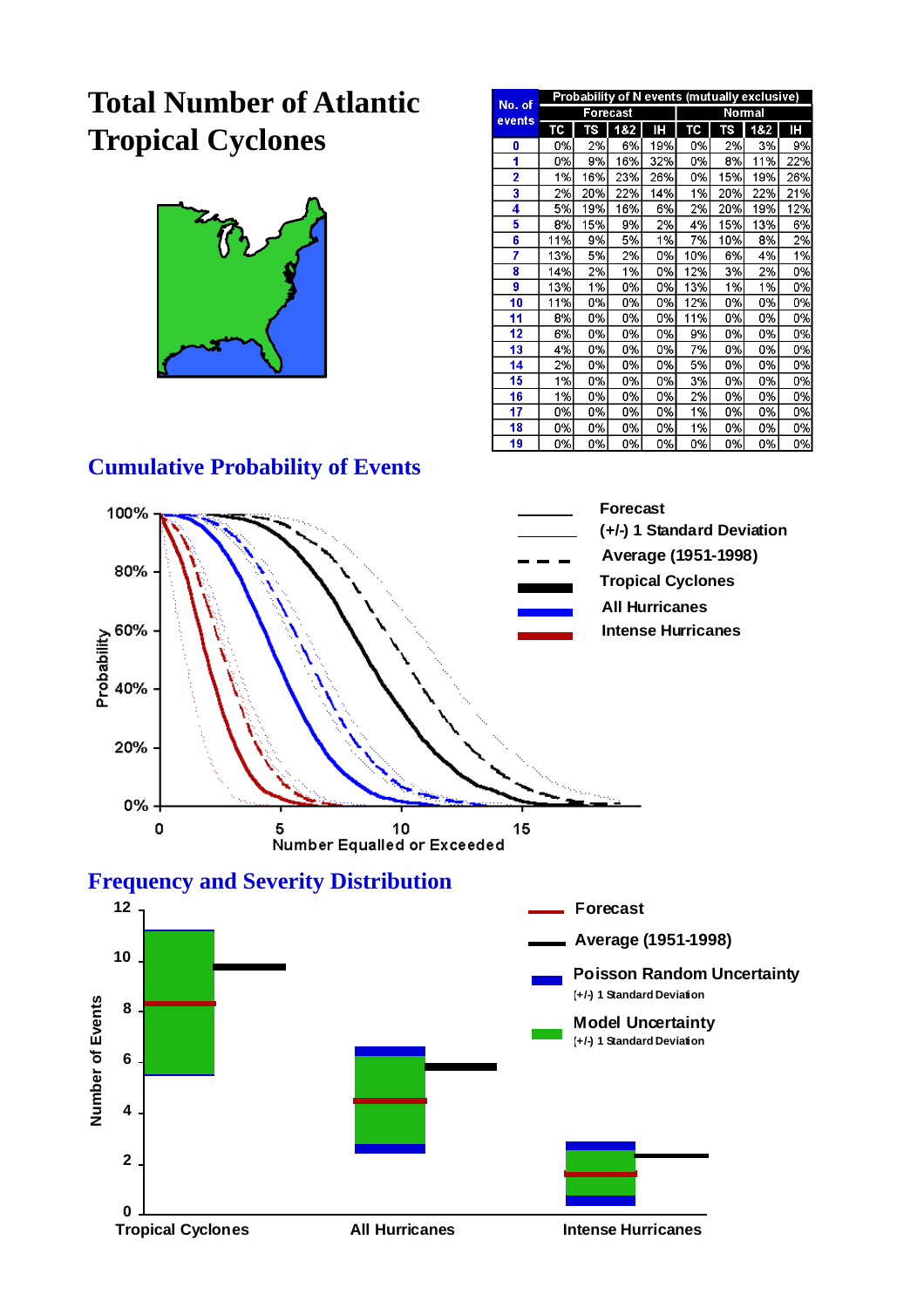# **U.S.A. Landfalling Tropical Cyclones**



| No. of | <b>Probability of N events (mutually exclusive)</b> |          |     |     |     |               |     |     |  |  |
|--------|-----------------------------------------------------|----------|-----|-----|-----|---------------|-----|-----|--|--|
| events |                                                     | Forecast |     |     |     | <b>Normal</b> |     |     |  |  |
|        | TC                                                  | TS       | 182 | Н   | TC  | TS            | 182 | ΙH  |  |  |
| 0      | 7%                                                  | 22%      | 46% | 64% | 5%  | 21%           | 39% | 56% |  |  |
| 1      | 18%                                                 | 33%      | 36% | 29% | 14% | 33%           | 37% | 33% |  |  |
| 2      | 24%                                                 | 25%      | 14% | 6%  | 22% | 25%           | 17% | 9%  |  |  |
| 3      | 22%                                                 | 13%      | 4%  | 1%  | 22% | 13%           | 5%  | 2%  |  |  |
| 4      | 15%                                                 | 5%       | 1%  | 0%  | 17% | 5%            | 1%  | 0%  |  |  |
| 5      | 8%                                                  | 1%       | 0%  | 0%  | 10% | 2%            | 0%  | 0%  |  |  |
| 6      | 4%                                                  | 0%       | 0%  | 0%  | 5%  | 0%            | 0%  | 0%  |  |  |
| 7      | 1%                                                  | 0%       | 0%  | 0%  | 2%  | 0%            | 0%  | 0%  |  |  |
| 8      | 0%                                                  | 0%       | 0%  | 0%  | 1%  | 0%            | 0%  | 0%  |  |  |
| 9      | 0%                                                  | 0%       | 0%  | 0%  | 0%  | 0%            | 0%  | 0%  |  |  |
| 10     | 0%                                                  | 0%       | 0%  | 0%  | 0%  | 0%            | 0%  | 0%  |  |  |
| 11     | 0%                                                  | 0%       | 0%  | 0%  | 0%  | 0%            | 0%  | 0%  |  |  |
| 12     | 0%                                                  | 0%       | 0%  | 0%  | 0%  | 0%            | 0%  | 0%  |  |  |

## **Cumulative Probability of Events**



**Frequency and Severity Distribution**

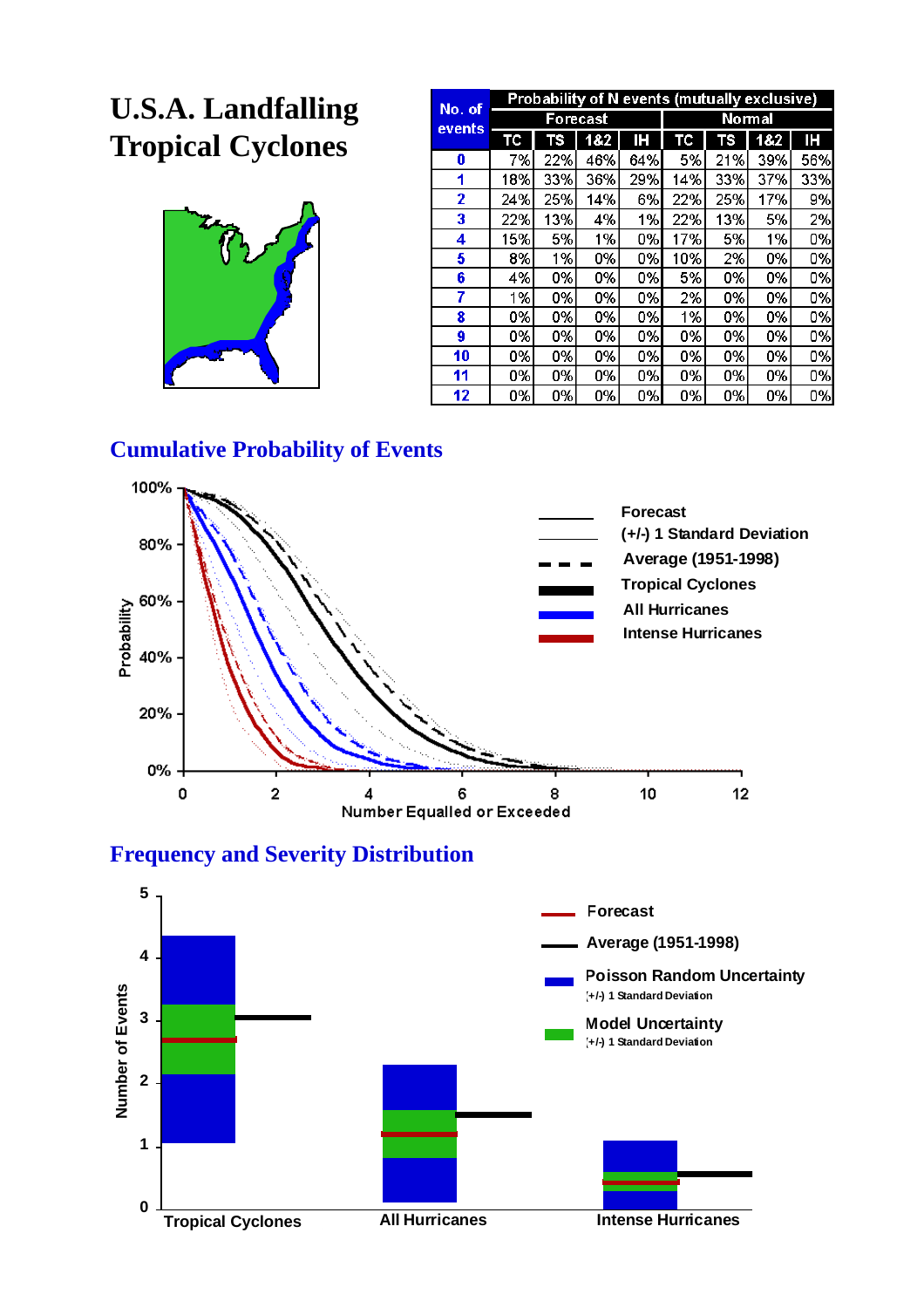## **East Coast Landfalling Tropical Cyclones**



| No. of | <b>Probability of N events (mutually exclusive)</b> |          |     |     |     |               |     |      |  |  |
|--------|-----------------------------------------------------|----------|-----|-----|-----|---------------|-----|------|--|--|
| events |                                                     | Forecast |     |     |     | <b>Normal</b> |     |      |  |  |
|        | ТC                                                  | TS       | 182 | Н   | TC  | TS            | 182 | Æ    |  |  |
| 0      | 29%                                                 | 52%      | 67% | 85% | 24% | 52%           | 58% | 78%l |  |  |
| 1      | 36%                                                 | 34%      | 27% | 14% | 34% | 34%           | 32% | 19%  |  |  |
| 2      | 22%                                                 | 11%      | 5%  | 1%  | 25% | 11%           | 9%  | 2%   |  |  |
| 3      | 9%                                                  | 2%       | 1%  | 0%  | 12% | 2%            | 2%  | 0%   |  |  |
| 4      | 3%                                                  | 0%       | 0%  | 0%  | 4%  | 0%            | 0%  | 0%   |  |  |
| 5      | 1%                                                  | 0%       | 0%  | 0%  | 1%  | 0%            | 0%  | 0%   |  |  |
| 6      | 0%                                                  | 0%       | 0%  | 0%  | 0%  | 0%            | 0%  | 0%   |  |  |
| 7      | 0%                                                  | 0%       | 0%  | 0%  | 0%  | 0%            | 0%  | 0%   |  |  |
| 8      | 0%                                                  | 0%       | 0%  | 0%  | 0%  | 0%            | 0%  | 0%   |  |  |
| 9      | 0%                                                  | 0%       | 0%  | 0%  | 0%  | 0%            | 0%  | 0%   |  |  |
| 10     | 0%                                                  | 0%       | 0%  | 0%  | 0%  | 0%            | 0%  | 0%   |  |  |
| 11     | 0%                                                  | 0%       | 0%  | 0%  | 0%  | 0%            | 0%  | 0%   |  |  |
| 12     | 0%                                                  | 0%       | 0%  | 0%  | 0%  | 0%            | 0%  | 0%   |  |  |

### **Cumulative Probability of Events**



### **Frequency and Severity Distribution**